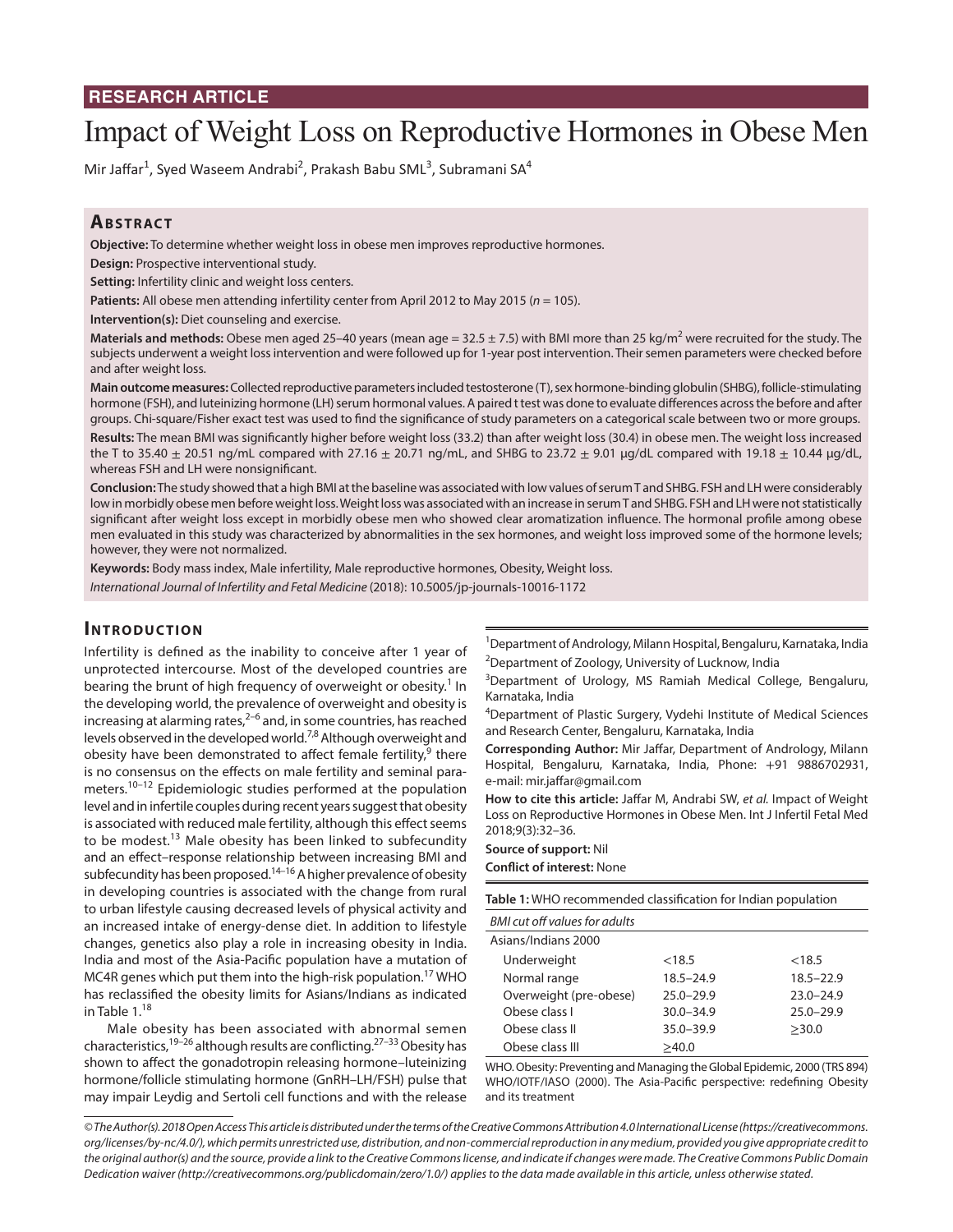of sex hormones with a consequent effect on sperm maturation.<sup>34</sup> This altered reproductive hormonal profile suggests that the endocrine dysregulation in obese men could explain the increased risk of altered semen parameters.

Obesity and nutritional habits are mainly associated with significant changes in the plasma hormonal milieu, such as a decrease in total and free testosterone levels, decreased gonadotropin levels, decreased the binding capacity of sex hormone-binding globulin, and hyperestrogenemia.<sup>35-38</sup> All these alterations might affect the male reproductive system and gamete quality. Previous studies have shown that the endocrine abnormalities may be reversed by weight reduction.<sup>39-44</sup> This study aimed to review the changes in semen parameters before and after weight loss in obese males.

# **MATERIALS AND METHODS**

Obese men aged 25–40 years (mean age =  $32.5 \pm 7.5$ ) with BMI more than 25 kg/ $m^2$  were recruited for the study. The subjects underwent a weight loss intervention and were followed up for 1-year postintervention.

We excluded two men diagnosed with Klinefelter's syndrome, and in the analyses of semen characteristics, two with retractile testis and seven men with azoospermia were excluded because azoospermia probably is not caused by obesity alone. The weight loss intervention, based on a healthy diet and daily exercise, lasted approximately 12 weeks. The participants completed questionnaires on their reproductive experience, medical, and lifestyle factors before and after the intervention. Testicular volume was measured by Prader-Orchidometer at baseline by a trained person. The clinical examination was performed on the site by one investigator and included blood pressure by mercurial sphygmomanometer, blood sugar level (Accu-check), height, and weight measurements (Table 2).

The participants were asked to provide the semen sample by masturbating into a plastic container after at least 48 hours of

|                                      | <b>Before</b> | After        |          |
|--------------------------------------|---------------|--------------|----------|
| Parameter                            | intervention  | intervention | % change |
| BMI <18.5 (kg/m <sup>2</sup> )       | $0(0\%)$      | $0(0\%)$     | $0.0\%$  |
| BMI 18.5-24.9 (kg/m <sup>2</sup> )   | $0(0\%)$      | 11 (10.5%)   | 10.5%    |
| BMI 25.0-29.9 (kg/m <sup>2</sup> )   | 25 (23.8%)    | 47 (44.8%)   | 21.0%    |
| BMI 30.0-34.9 (kg/m <sup>2</sup> )   | 57 (54.3%)    | 31 (29.5%)   | $-24.8%$ |
| BMI 35.0-39.9 (kg/m <sup>2</sup> )   | 12(11.4%)     | 7(6.7%)      | $-4.7%$  |
| BMI $\geq$ 40.0 (kg/m <sup>2</sup> ) | 11 (10.5%)    | $9(8.6\%)$   | $-1.9%$  |
| Smoking                              | 34 (32.4%)    | 34 (32.4%)   | $0.0\%$  |
| Alcohol consumption                  | 21 (20%)      | 14 (13.3%)   | $-6.7%$  |
| Hypertension                         | 10 (9.5%)     | 11 (10.5%)   | 1.0%     |
| <b>Diabetes</b>                      | 7(6.7%)       | 7(6.7%)      | 0.0%     |

**Table 2:** Characteristics of study participants

sexual abstinence. Those who preferred semen collection at home were instructed to keep the container close to the body, during transportation to the laboratory to avoid cooling, and the same person during the whole course performed all initial semen analyses within 1 hour after collection. The men received no incentives, and participation was conditional on written informed consent. The regional ethics committee approved the study (P-RM-08/2012).

#### **Analyses of Semen Samples**

The semen volume was estimated by 3 mL Pasteur pipette (Tarsons). Sperm concentration and motility were assessed as described in the "WHO Laboratory Manual" (World Health Organization, 2010). Analysis of the samples was initiated within 1 hour after ejaculation, and, within this time, it has been shown that the sperm motility is stable.<sup>45</sup> All the samples were analyzed by using the CASA system (CASA, NIKON Model Eclipse E200) for count and motility supported by the Mackler chamber.

Men with azoospermia and severe oligospermia ( $<$ 5  $\times$  10<sup>6</sup>) were ruled out for Y-chromosome microdeletions. Then they were subjected to a weight reduction program, which includes diet counseling, exercise, or/and lipolysis for a duration of minimum 3 months. On follow-up after 3 months of post weight loss, screening was repeated for the participants. All the previous tests were repeated once again and the results were compared with their previous results and the difference studied.

#### **Statistical Methods**

Descriptive and inferential statistical analysis has been carried out in the present study.46–49 Results on continuous measurements are presented as mean  $\pm$  SD and results on categorical measurements are presented in number (%). A *p* value of <0.05 was regarded as significant. A paired *t* test was done to evaluate differences across the before and after groups. The Chi-square/Fisher exact test has been used to find the significance of study parameters on a categorical scale between two or more groups.

#### **Statistical Software**

The Statistical software namely SAS 9.2, SPSS 15.0, Stata 10.1, MedCalc 9.0.1, Systat 12.0, and R environment ver.2.11.1 were used for the analysis of the data and Microsoft Word and Excel have been used to generate graphs, tables, etc.

#### **Re s u lts**

Data were prospectively collected between April 2012 and May 2015. A total of 213 men were invited to participate, of which 126 men (57%) were recruited. Out of the 126 participants, 21 were excluded according to our exclusion criteria (16%), and the remaining 105 were actually recruited for our weight loss program.

**Table 3:** Assessment of study variables before and after intervention

| Variables               | <b>Before intervention</b> | After intervention | <b>Difference</b> | t value  | p-value      |
|-------------------------|----------------------------|--------------------|-------------------|----------|--------------|
| BMI ( $\text{kg/m}^2$ ) | $33.18 + 5.06$             | $30.43 + 5.98$     | 2.755             | 10.257   | $<0.001**$   |
| Vol in mL               | $2.44 + 0.80$              | $2.52 + 0.67$      | $-0.085$          | $-1.751$ | $0.083^{+}$  |
| Count/mL                | $36.38 + 27.05$            | $37.43 + 23.46$    | $-1.051$          | $-0.814$ | 0.418        |
| PR <sub>%</sub>         | $29.35 + 21.91$            | $41.06 + 24.40$    | $-11.712$         | $-4.282$ | $< 0.001$ ** |
| NP%                     | $17.57 + 9.71$             | $18.70 + 9.49$     | $-1.130$          | $-0.917$ | 0.361        |
| Static%                 | $53.70 + 24.27$            | $39.97 + 22.50$    | 13.737            | 5.386    | $<0.001**$   |

Student *t* test (paired)

+Suggestive significance (*p*-value: 0.05 < *p* < 0.10)

\*Moderately significant (*p*-value: 0.01< *p* ≤ 0.05)

\*\*Strongly significant (*p*-value: *p* ≤ 0.01)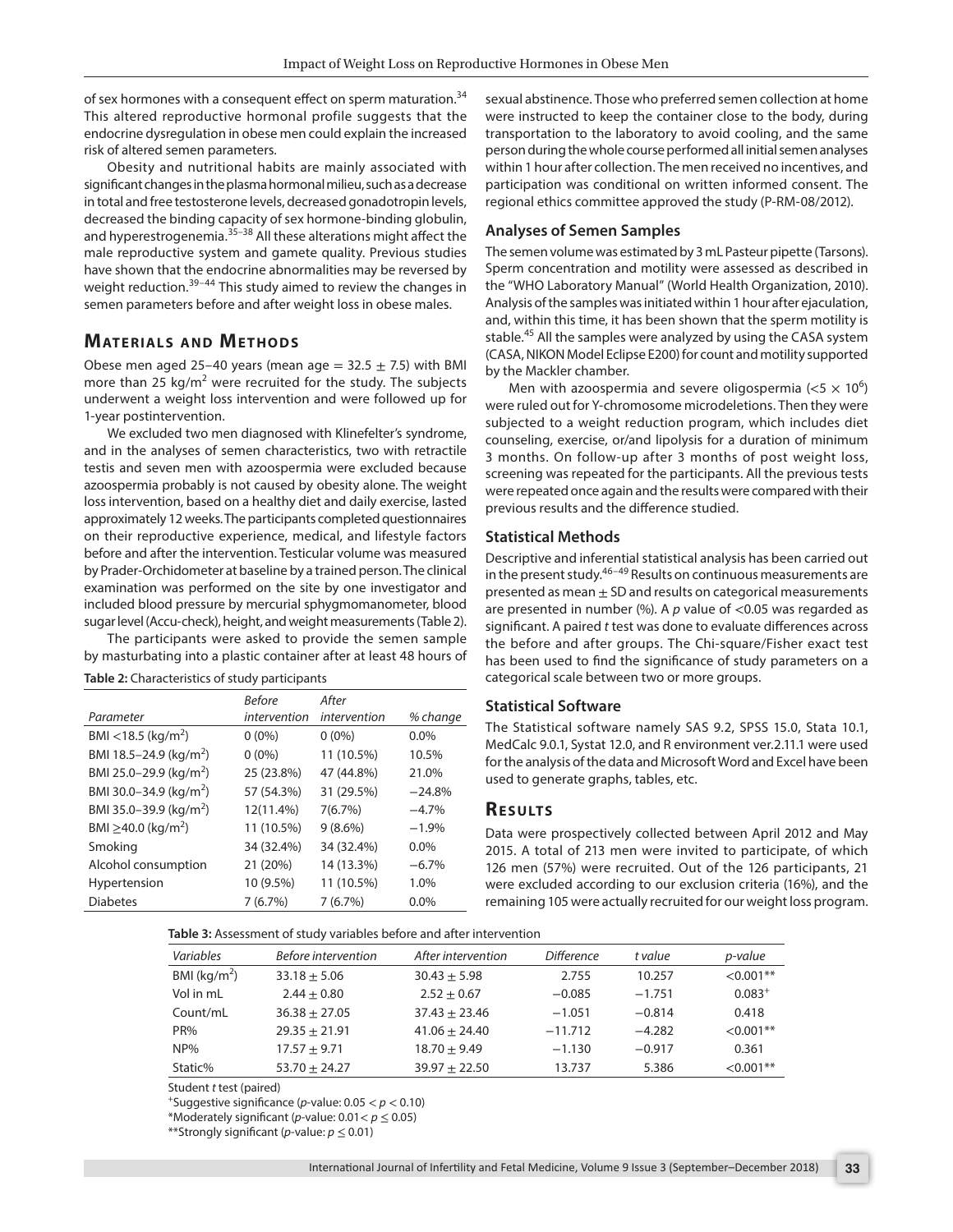Impact of Weight Loss on Reproductive Hormones in Obese Men



**Figs 1A to F:** Impact of weight loss on different seminal parameters; (A) BMI; (B) Volume; (C) Count; (D) Progressive; (E) Nonprogressive; (F) Static

The data of the studied groups are represented in Table 3 and Figure 1. The mean BMI was significantly higher in group I (before weight loss) than in group II (after weight loss) obese men. Weight loss had a significant positive correlation with the percentage of progressive motile sperm and the percentage of static sperm. Weight loss had a suggestive significant correlation with semen volume and nonsignificant correlation with concentration and nonprogressive motile sperm (Table 3 and Fig. 1).

# **STUDY DESIGN**

A prospective interventional study.

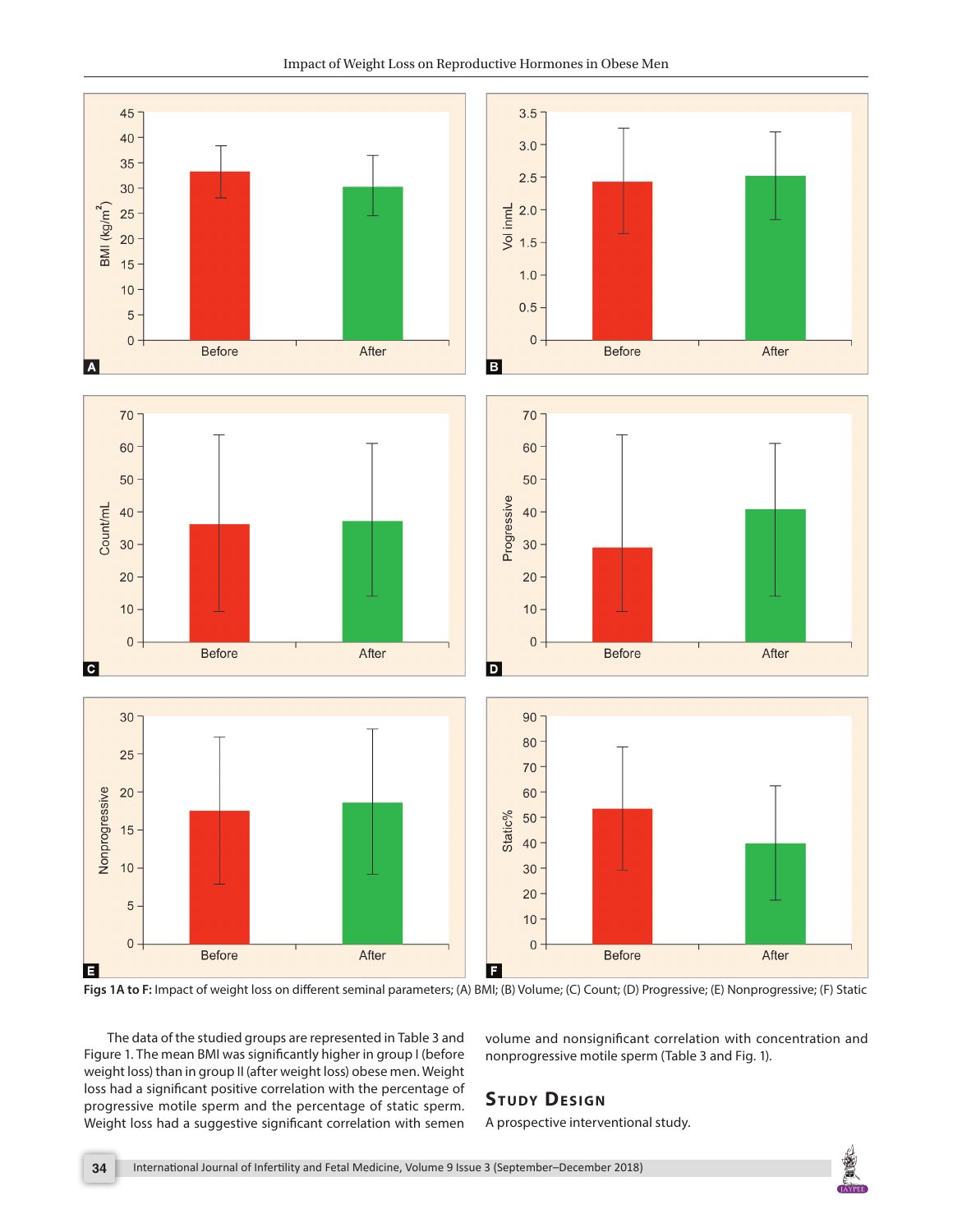### **Dis c u s sio n**

Limited studies have evaluated the effects of weight loss with diet and exercise and its impact on male fertility. Most of the studies have been conducted in a hospital set-up where the chances of infertile obese couples visiting and taking part in research studies are high creating a bias. This study evaluates the effects of obesity and weight-loss interventions in male fertility in the general population.

Our study showed that a high BMI at the baseline was associated with low values of total sperm count, sperm concentration, and motile sperm count. We did not observe statistically significant differences in sperm concentration, volume, or nonprogressive sperm count. Weight loss was associated with an increase in the percentage of progressive motile sperm and a decrease in static sperm percentage among men who participated in a 12-week weight loss program. Our results indicate that there is a causal inverse association between BMI and semen quality, suggesting that it may be possible to improve semen quality by weight reduction. Previous studies have reported a higher prevalence of oligospermia in overweight and obese men than in normal-weight men with a significant association between sperm count and BMI.<sup>50</sup>

Studies comparing obese and normal normozoospermic men have reported lower sperm counts in the former group.<sup>51</sup> BMI has been established to have a negative correlation with a total number of normal spermatozoa.52 Obesity has been implicated to have direct and indirect impacts that could reduce male fertility including decreased sperm motility and increased DNA fragmentation.53,54 Weight reduction among men with obstructive sleep apnea secondary to obesity increased testosterone levels.<sup>55</sup> Physical inactivity negatively impacts on erectile function, and exercise interventions have been shown to improve sexual responses. A reduction in caloric intake has also been found to improve erectile function in men with aspects of the metabolic syndrome, including obesity and diabetes.<sup>56</sup>

Hormonal alterations and diminished sexual quality of life have both been reported to improve after gastric bypass surgery.<sup>57</sup> Even though natural weight loss and even gastric bypass have shown promising results in terms of restoring fertility and surgical treatment has been shown to restore reproductive hormones to normal levels, some studies indicate that gastric bypass procedure and the drastic weight loss might induce secondary infertility. One report has described six previously fertile men who lost 60–80 kg after a Roux-en-Y gastric bypass but developed secondary infertility and complete azoospermia ultimately attributed to complete spermatogenic arrest.<sup>58</sup>

The BMI is a measure of weight in relation to height and does not directly reflect the percentage of body fat. Some of the men with a high BMI may in fact not be obese but have a large muscle mass, which may not be associated with reduced semen quality. Differences in the distribution of confounders such as period of abstinence, smoking, alcohol, diabetes mellitus, and hypertension may influence our finding. We did, however, take into account these factors in the regression analyses and they are unlikely to explain our findings

It should be noted that a few men in spite of losing weight remained overweight/obese after the weight loss program.

## **CONCLUSION**

To conclude on this study, we observed that the altered androgen profile tend to improve following weight loss and that weight loss may potentially lead to an improvement in semen quality, although we cannot conclude this to be a result of the reduction in body weight *per se*.

Though a lot of research still need to be carried out to clear the gray area to set up concrete mechanisms involved in the obesity and develop an effective treatment protocol for obese infertile men. However, the available clinical evidence is strong enough for health policies to be implemented immediately in public and private settings regarding preconception counseling and different approaches of treatment for the obese population without further delay. The promotion of weight excess prevention and control, especially through lifestyle therapies, should be mandatory not only for improving reproductive and obstructive outcomes but also for reducing the cost of medical treatment eradicating or treating the secondary diseases with the obesity as the root cause.

#### **ACKNOWLEDGMENT**

For sample size estimation and complete data analysis, the authors wish to thank Dr KP Suresh, Scientist (Biostatistics), National Institute of Veterinary Epidemiology and Disease Informatics (NIVEDI), Bengaluru 560024.

#### **Re f e r e n c e s**

- 1. Ogden CL, Carroll MD, et al. Prevalence of overweight and obesity in the United States,1999–2004. JAMA 2006;295:1549–1555. DOI: 10.1001/jama.295.13.1549.
- 2. Tuan NT, Tuong PD, et al. Body mass index (BMI) dynamics in Vietnam. Eur J Clin Nutr 2008;62:78–86. DOI: 10.1038/sj.ejcn.1602675.
- 3. Dearth-Wesley T, Wang H, et al. Under- and overnutrition dynamics in Chinese children and adults (1991–2004). Eur J Clin Nutr 2007 July 18;62:1302–1307. DOI: 10.1038/sj.ejcn.1602853.
- 4. Uauy R, Albala C, et al. Obesity trends in Latin America: transiting from under to overweight. J Nutr 2001;131:893S–899S. DOI: 10.1093/ jn/131.3.893S.
- 5. Villamor E, Msamanga G, et al. Trends in obesity, underweight and wasting among women attending prenatal clinics in urban Tanzania: 1995–2004. Am J Clin Nutr 2006;83:1387–1394. DOI: 10.1093/ ajcn/83.6.1387.
- 6. Rivera J, Baquera S, et al. Nutrition transition in Mexico and other Latin American countries. Nutr Rev 2004;62:S148–S157. DOI: 10.1301/ nr.2004.jul.S149-S157.
- 7. Filozof C, Gonzalez C, et al. Obesity prevalence and trends in Latin-American countries. Obes Rev 2001;2:99–106. DOI: 10.1046/j.1467- 789x.2001.00029.x.
- 8. WHO Consultation on Obesity (1999: Geneva). Obesity: preventing and managing the global epidemic: report of a WHO consultation. Geneva: World Health Organization; 2000.
- 9. Fedorcsak P, Dale PO, et al. Impact of overweight and underweight on assisted reproduction treatment. Hum Reprod 2004;19:2523–2528. DOI: 10.1093/humrep/deh485.
- 10. Strain GW, Zumoff B, et al. Mild hypogonadotropic hypogo-nadism in obese men. Metabolism 1982;31:871–875. DOI: 10.1016/0026- 0495(82)90175-5.
- 11. Pauli EM, Legro RS, et al. Diminished paternity and gonadal function with increasing obesity in men. Fertil Steril 2008;90:346–351. DOI: 10.1016/j.fertnstert.2007.06.046.
- 12. Hammoud AO, Wilde N, et al. Male obesity and alteration in sperm parameters. Fertil Steril 2008;90:2222–2225. DOI: 10.1016/ j.fertnstert.2007.10.011.
- 13. Hammoud AO, Gibson M, et al. Impact of male obesity on infertility: a critical review of the current literature. Fertil Steril 2008;90:897–904. DOI: 10.1016/j.fertnstert.2008.08.026.
- 14. Sallmen M, Sandler DP, et al. Reduced fertility among overweight and obese men. Epidemiology 2006;17:520–523. DOI: 10.1097/01. ede.0000229953.76862.e5.